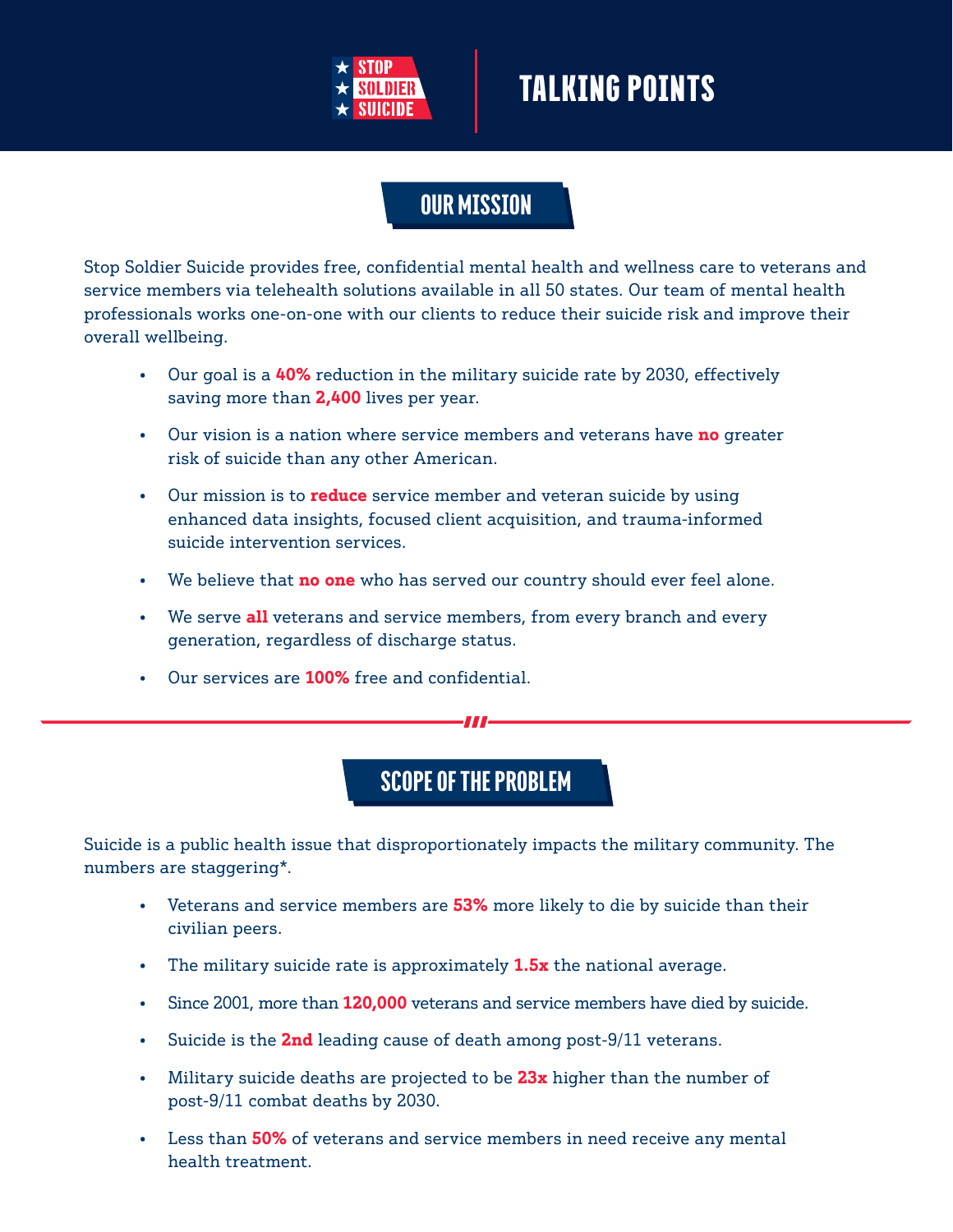

- Approximately **6,400** U.S. veterans kill themselves each year, almost **20** per day.
- Between 2019 and 2020, military suicides increased **15%**.
- Since 2006, suicide rates among male veterans ages 18–34 have increased **86%**.
- Unless we act, military suicide will claim another **55,000+** lives by 2030.

*\*Sources: U.S. Department of Veterans Affairs; Veterans Health Administration; National Center for Veterans Analysis and Statistics; Pew Research Center*

untimely deaths have affected more than 16 million Americans in the "Leading research indicates each suicide affects 135 lives, meaning these last two decades… It's easy to focus on this problem in terms of numbers, percentages, and statistics, but these are real people who had friends, family members, and loved ones."

> Chris Ford, USAF (Ret.) CEO, Stop Soldier Suicide

### WHO WE ARE

- Stop Soldier Suicide was **founded** in 2010 **by** three U.S. Army combat **veterans**.
- We're **not affiliated** with the Department of Defense (DoD) or Veterans Affairs (VA).
- We've earned the **Platinum Seal of Transparency** from GuideStar<sup>TM</sup>.
- We're the **only national nonprofit** organization focused solely on reducing the military suicide rate.
- Our **veteran-led team** includes service members, veterans, military family members, non-veterans, and behavioral health specialists.
- We serve clients in **all 50 states**, and we're headquartered in Durham, North Carolina.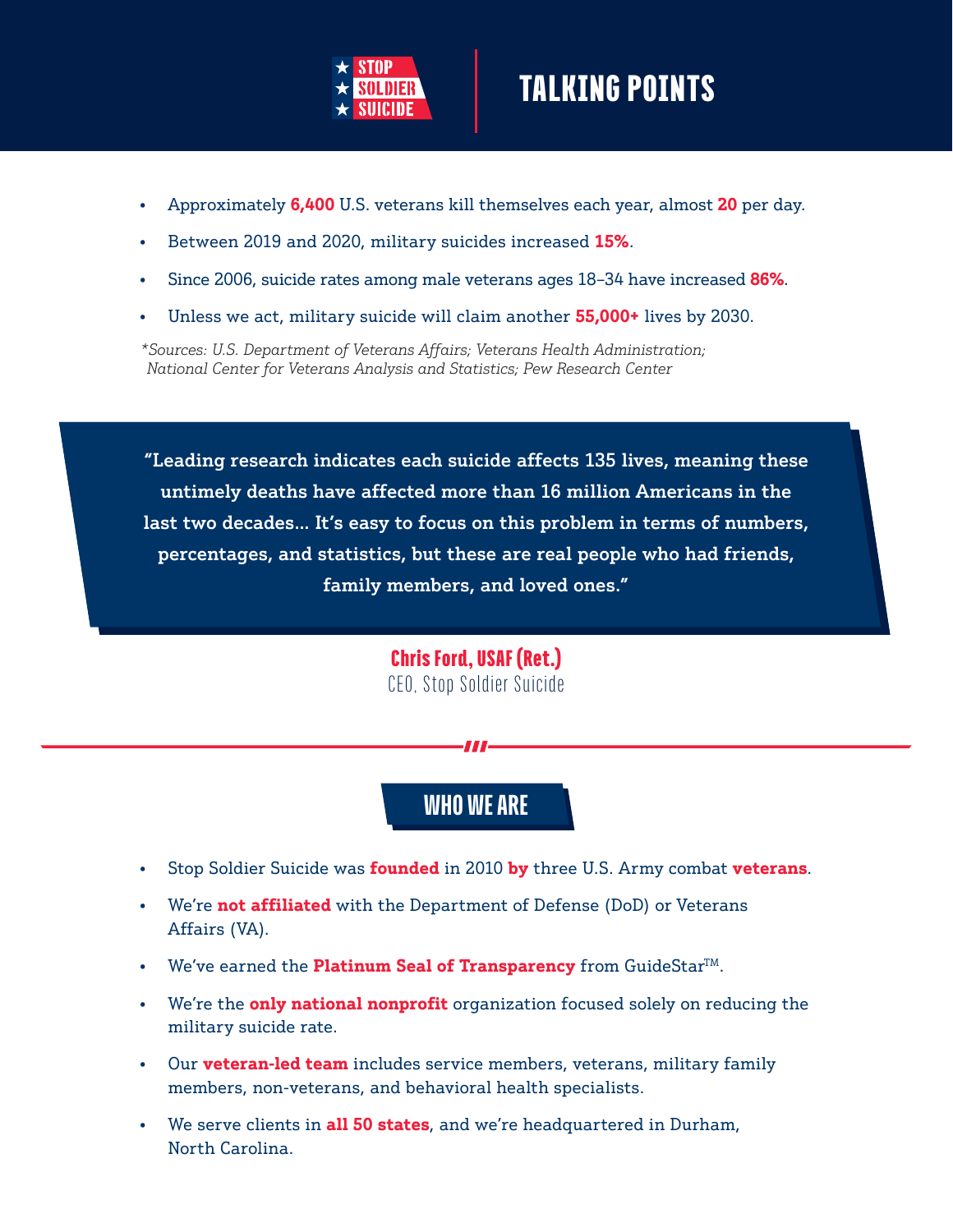

### WHAT WE DO

Stop Soldier Suicide connects at-risk veterans and service members with Wellness Coodinators and provides one-on-one care to reduce and stabilize their suicidal thoughts and behaviors. Our wellness services are:

• **Holistic**

• **Consistent**

• **Long-term**

• **Personalized**

• **Confidential**

- 
- **Trauma-informed**

- **Free**
- **Proactive**
- **Data-driven**
- **Effective**

We've collaborated with the creators of leading-edge suicide prevention tools and adapted them for telehealth. Our services include suicide risk assessments, crisis response planning, therapy options, resource referrals and quality checks, advocacy, life coaching, and more.

There isn't a one-size-fits-all solution to this problem. We tailor care to meet our clients' unique needs and continue working with them for as long as it takes.

#### OUR IMPACT

At SSS, we don't just "help veterans." **We save lives.**

- Since 2010, we've served more than **3,500** veterans and service members.
- The average duration of care our clients receive is **8.5** months.
- To date, **ZERO** active clients have died by suicide.
- **97%** of our program graduates experience reduced and stable suicide risk.
- In 2021, we delivered over **17,000** hours of evidence-based care to our clients.
- Our clients experience **20-25%** reductions in suicide risk, hopelessness, stress, and/or self-hate in their first 90-days.
- The average 90-day increase in our clients' Personal Wellbeing Index, including their standard of living, relationships, future security, and/or sense of community, is **+72%.**
- In 2021, we saved **147** lives the equivalent of an entire Army infantry company.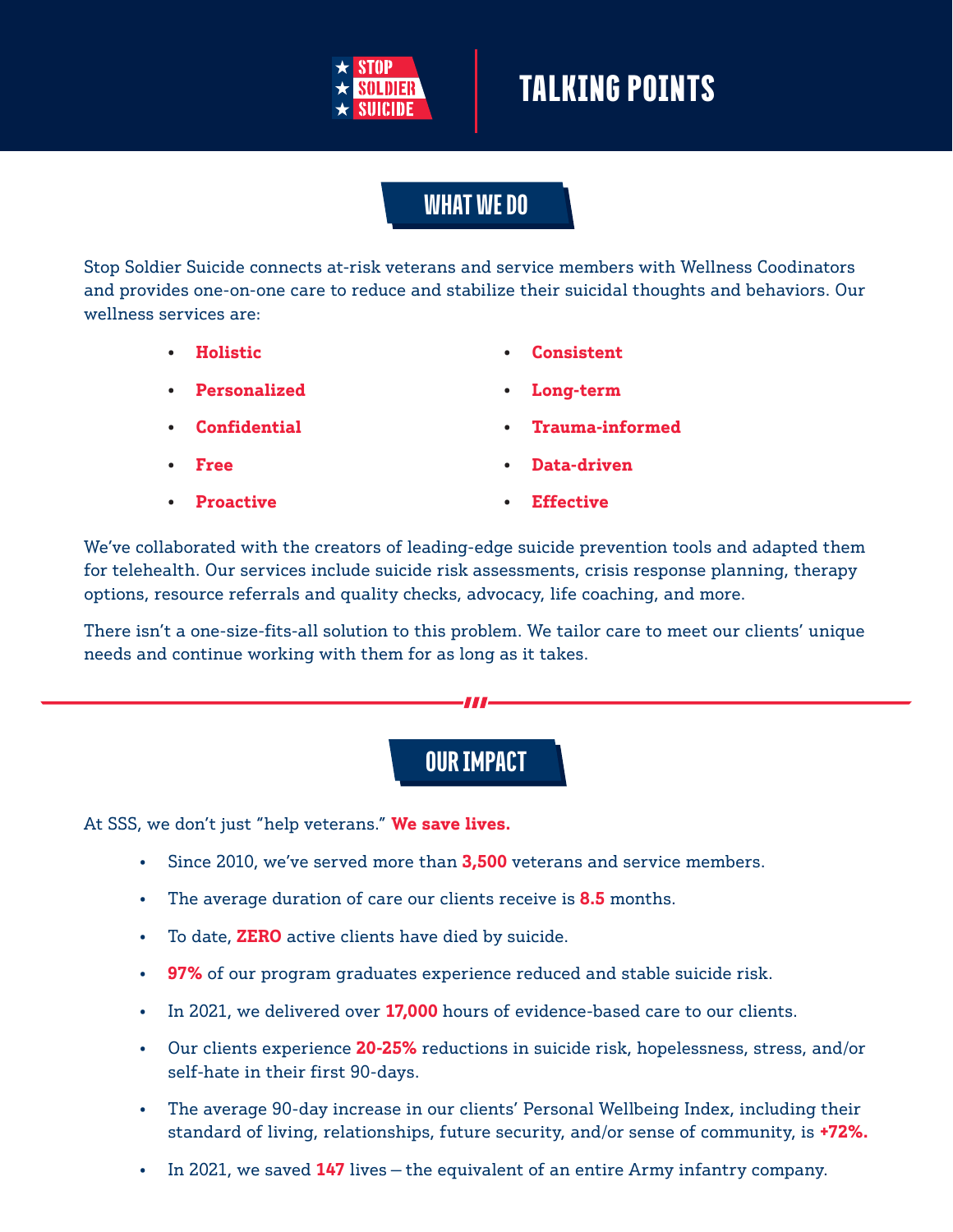

#### HOW TO SAFELY TALK ABOUT SUICIDE: A QUICK REFERENCE GUIDE

Speaking about suicide presents numerous opportunities to individuals and organizations, including increasing safety, reducing stigma, establishing credibility on the topic, or just educating the public. If we are going to succeed in lowering military and veteran suicide rates, it's important to talk about suicide openly, knowledgeably, respectfully, and safely. The following guidelines will help.

Before you speak, **know your audience** and messaging goals.

| <b>Key Audiences</b> |               | <b>Messaging Goals</b> |
|----------------------|---------------|------------------------|
| At-risk persons      | →             | Keep safe              |
| Survivors            | $\rightarrow$ | Destigmatize           |
| Professionals        | →             | Burnish credibility    |
| General public       | →             | Educate                |

**Safety** is, above all, the most important concern when talking about suicide.

- Anyone you speak to could be at risk.
- When in doubt, remember to treat others with dignity and respect.
- Expect unexpected conversations to occur. Be ready.

#### SOME BASIC SAFETY GUIDELINES:

| Avoid saying                      |               | Say instead                                       |
|-----------------------------------|---------------|---------------------------------------------------|
| "Committed suicide"               | $\rightarrow$ | "Died by suicide"                                 |
| "Completed or successful attempt" | $\rightarrow$ | "Suicide death"                                   |
| "Failed attempt"                  | $\rightarrow$ | "Suicide attempt"                                 |
| "22 veterans a day"               | $\rightarrow$ | "Nearly 20 service members and<br>veterans a day" |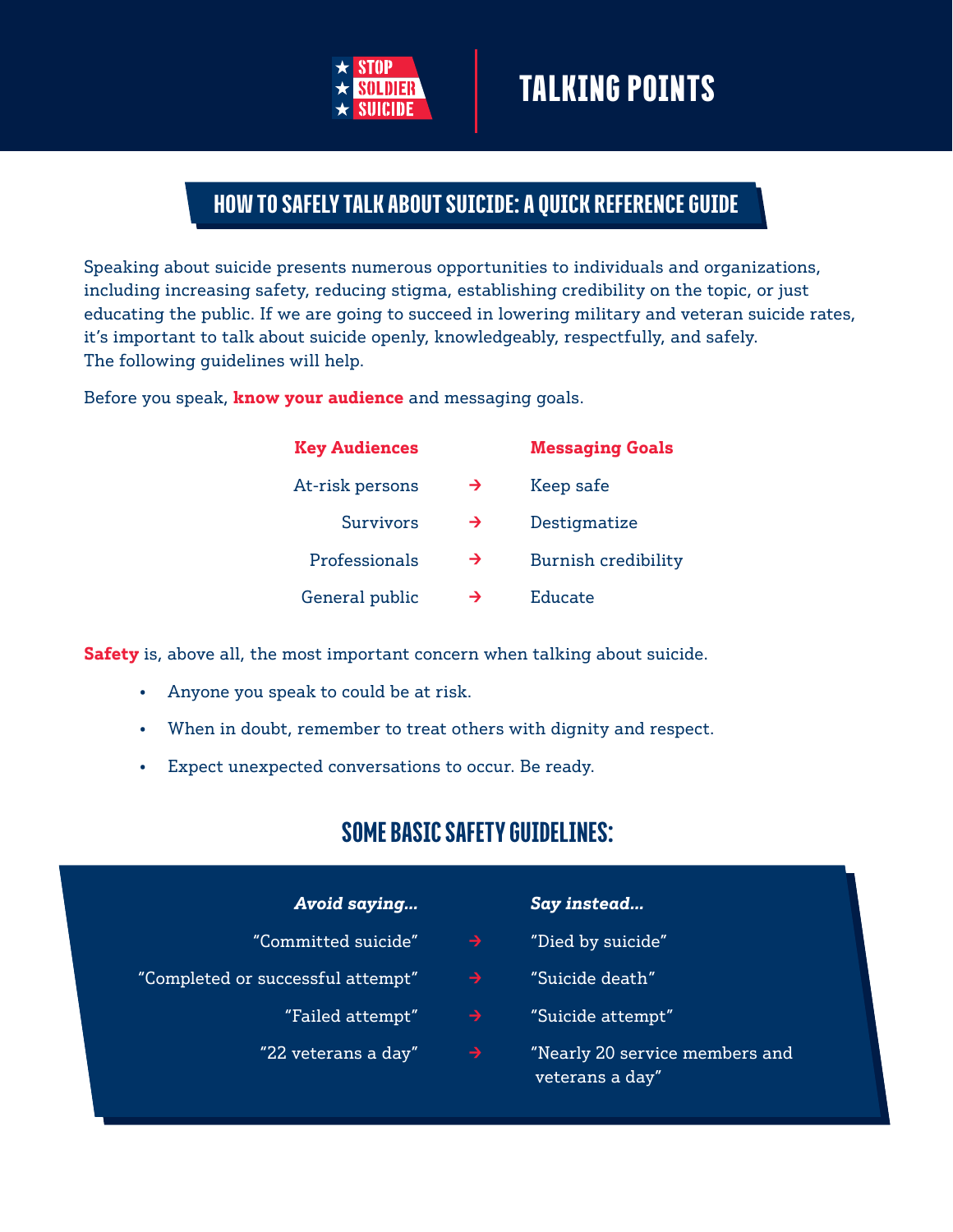

- **Don't overshare details** of other suicides like means, location, or vivid imagery.
- **Don't sensationalize**, glamorize, romanticize, or normalize suicide.
- **Don't speculate** on or oversimplify the cause of a suicide death.
- **Don't miscategorize** a suicide attempt or act as selfish, stupid, crazy, inevitable, etc.

**How** you talk about suicide is more important than **what** you say.

- **Speaking openly** and confidently breaks taboos and reduces stigma.
- **Be mindful** of your body language, eye contact, and emotional cues.
- **Stay calm**, be compassionate, listen, and act.
- **Don't whisper** or speak in hushed tones.
- **Don't speak in euphemisms** or beat around the bush.
- It's okay to say the word **"suicide"** out loud.

Stay **hopeful.** Provide **resources.**

- Military service members or veterans may call Stop Soldier Suicide **24/7** at **844-503-0553**.
- The National Suicide Prevention Lifeline is **800-273-8255**.

### FUNDRAISING CALL TO ACTION EXAMPLES

w

- When our nation called, they answered. Now, it's our turn.
- Join the fight to reduce the military suicide rate.
- Let's do more for our nation's heroes.
- Let's show veterans and service members we're here for the fight.
- Every \$30 provides one hour of life-saving care to a veteran or service member at risk for suicide.
- If you're unable to donate, please share this fundraiser on social media.